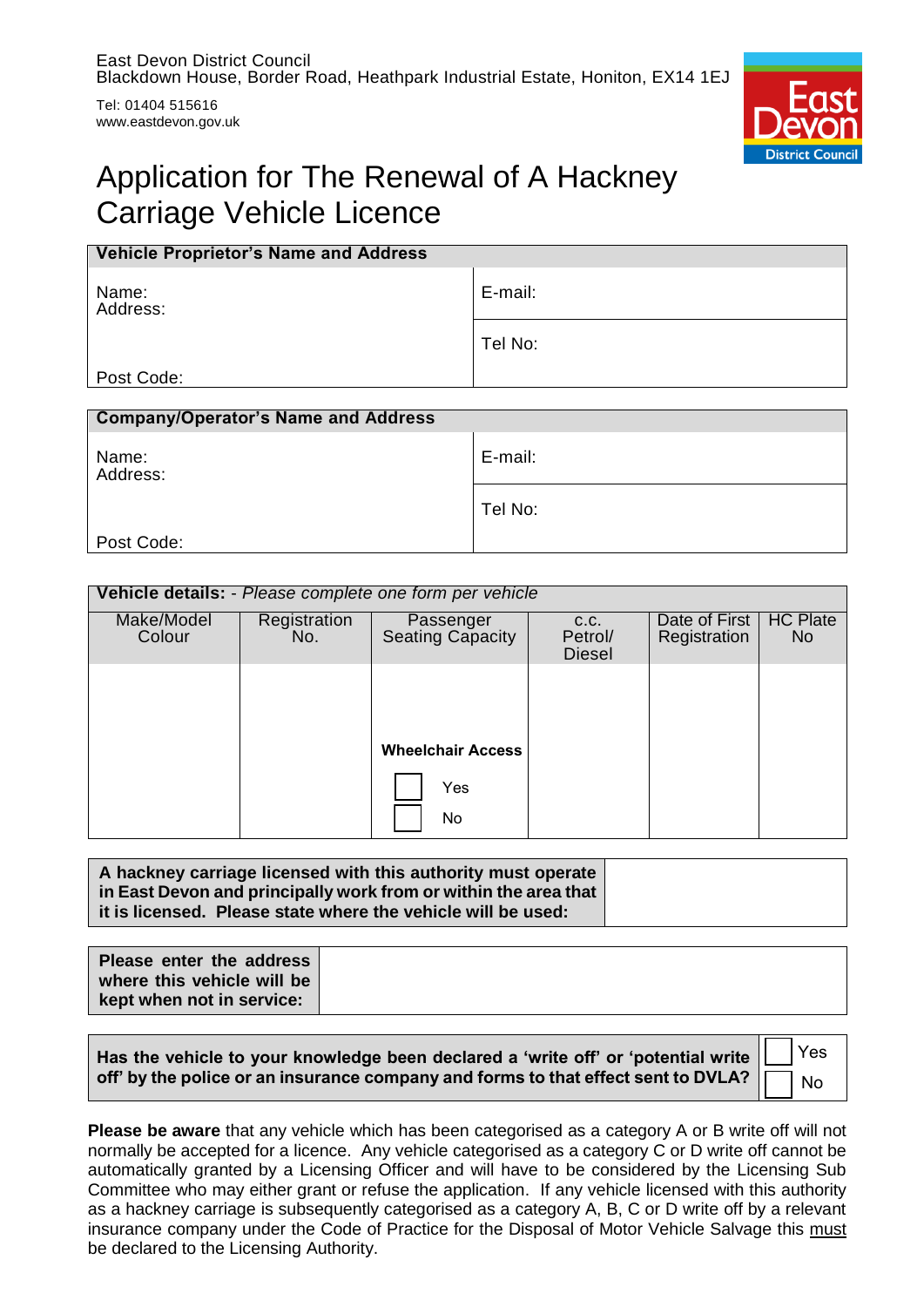**Are the details as shown on the vehicle registration document correct and to your knowledge relate to the vehicle which you now apply to licence?**

No

Yes

| Is the vehicle over 14 years of age since the date of first registration shown on<br>the vehicle registration document? | Yes       |
|-------------------------------------------------------------------------------------------------------------------------|-----------|
|                                                                                                                         | <b>No</b> |

**Please be aware** that if a vehicle is over 14 years of age, it cannot automatically be renewed but must be presented for inspection by a Licensing Officer. If you have ticked yes, **please telephone the Licensing Office as soon as possible to arrange an appointment**. If a vehicle is not considered by officers to be of sufficient standard, it will be referred to the Licensing Sub Committee.

**Please note – if any of the information provided in this form changes during the licence term, you MUST notify the licensing service as soon as possible, either by emailing licensing@eastdevon.gov.uk or writing to the Licensing Service, East Devon District Council, Blackdown House, Border Road, Heathpark Industrial Estate, Honiton, EX14 1EJ.**

### **Data Protection**

Any personal information which you provide will be held and used by East Devon District Council for the purpose of the Licensing Service to process your hackney carriage vehicle licence application(s) and administer any licence(s) which are granted. Your information may also be shared within East Devon District Council for the purposes of carrying out our lawful functions. Otherwise your personal information will not be disclosed to anybody outside East Devon District Council without your permission, unless there is a lawful reason to do so, for example disclosure is necessary for crime prevention or detection purposes. Your information will be held securely and will not be retained for any longer than is necessary. There are a number of rights available to you in relation to our use of your personal information, depending on the reason for processing. Further detail about our use of your personal information can be found in the relevant Privacy Notice which can be accessed online at<http://eastdevon.gov.uk/privacy>

We may lawfully disclose information to other public sector agencies to:

- prevent or detect fraud and any other crime;
- support national fraud initiatives;
- protect public funds;
- progress your request for service.

We may additionally disclosure information to other public agencies for the purpose of protecting public safety and we may also use basic information about you, e.g. name and address, in other areas of service provision at East Devon District Council if this: -

- helps you to access our services more easily;
- promotes the more efficient and cost-effective delivery of services;
- helps us to recover monies that you owe us.

East Devon District Council are required under Section 6 of the Audit Commission Act 1998 to participate in the National Fraud initiative (NFI) data matching exercise. This means that taxi and private hire licence data will be provided to the Audit Commission for NFI and will be used for cross-system and cross authority comparison purposes for the prevention and detection of fraud.

We will not use your personal information in a way that may cause you unwarranted detriment.

**Your licence application will be valid for three months only from the date the Licensing Office receive the application.** By signing the declaration below you confirm that you are aware that, if your application is not completed within three months (which must include payment of the application fee), your paperwork may be destroyed and you will need to make a new application and supply a new vehicle compliance test form.